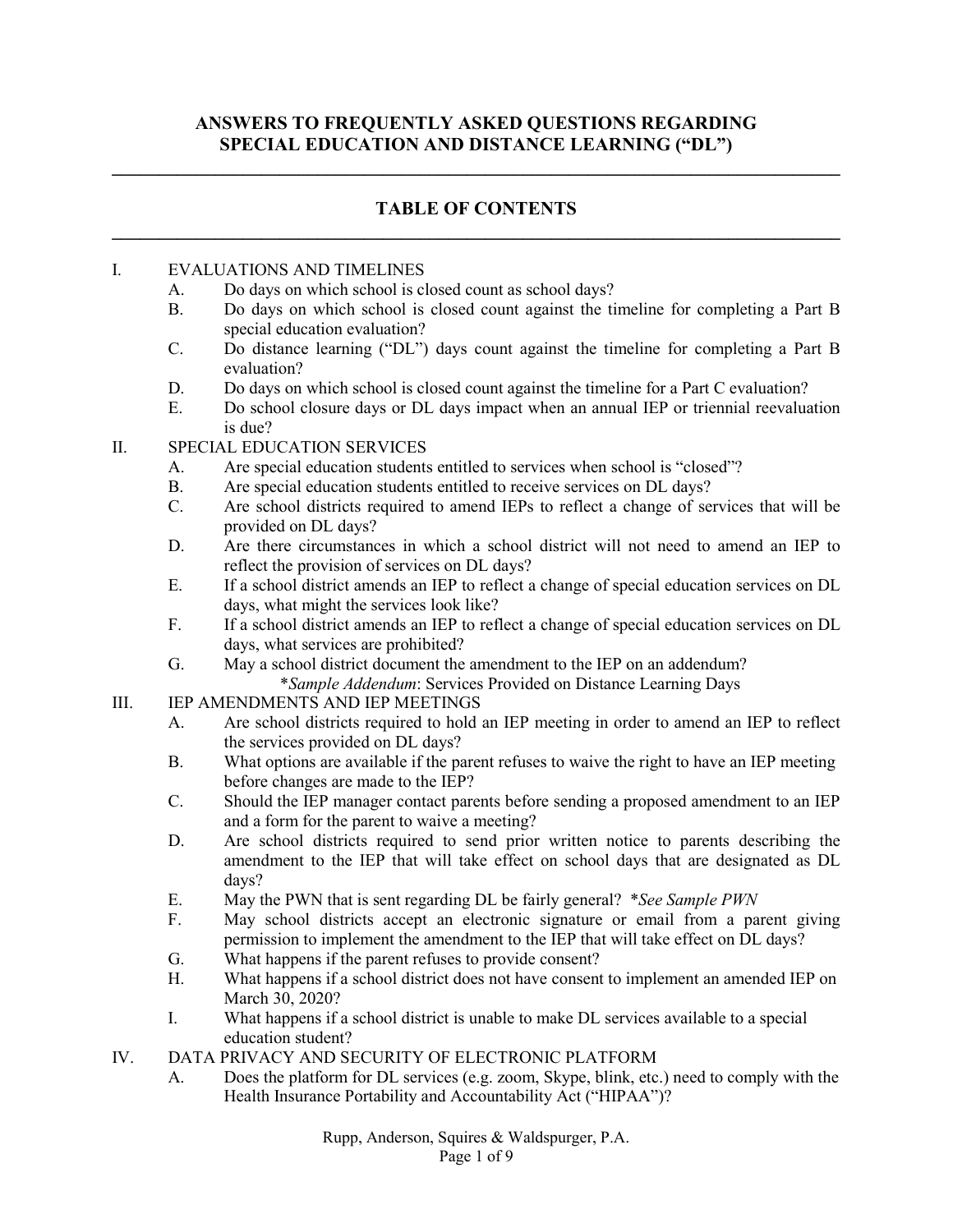B. What should a school district do if a platform would disclose private educational data to parents, such as the names of students who are receiving special education instruction?

**\_\_\_\_\_\_\_\_\_\_\_\_\_\_\_\_\_\_\_\_\_\_\_\_\_\_\_\_\_\_\_\_\_\_\_\_\_\_\_\_\_\_\_\_\_\_\_\_\_\_\_\_\_\_\_\_\_\_\_\_\_\_\_\_\_\_\_\_\_\_\_\_\_\_\_\_\_\_ \_\_\_\_\_\_\_\_\_\_\_\_\_\_\_\_\_\_\_\_\_\_\_\_\_\_\_\_\_\_\_\_\_\_\_\_\_\_\_\_\_\_\_\_\_\_\_\_\_\_\_\_\_\_\_\_\_\_\_\_\_\_\_\_\_\_\_\_\_\_\_\_\_\_\_\_\_\_**

# **I. EVALUATIONS AND TIMELINES**

- **A. Do days on which school is closed count as school days?** No. Days on which school is closed (such as March 18 through March 27) do not count as a "school day" because, unlike a distance learning ("DL") day, no instruction or educational services are provided to students on days when school is closed.<sup>[1](#page-1-0)</sup>
- **B. Do days on which school is closed count against the timeline for completing a Part B special education evaluation?** Under Part B and Minnesota law, school districts have 30 "school days" to complete a special education evaluation. Days on which school is closed do not count against the 30 school day timeline for completing a special education evaluation under Part B of the IDEA.<sup>[2](#page-1-1)</sup>
- **C. Do DL days count against the timeline for completing a Part B special education evaluation?** Yes. If evaluation components can be completed online, the team may move forward with the evaluation. However, the MDE has stated that "activities that are not reasonable to carry out if a school is closed or a student is ill" can be delayed until school reconvenes. Similarly, when DL days are declared because of concerns related to COVID-19 exposure, an evaluation can be delayed if face-to-face assessment is required.
- **D. Do days on which school is closed count against the timeline for a Part C evaluation?** The MDE has stated: "During the eight-day statewide closure of all public schools in Minnesota, school staff should be focused on determining processes for evaluation timelines in the event of extended school closures due to COVID-19. If this results in the 45 calendar timeline not being met, then the exceptional circumstances language in the Part C regulations would be applicable."<sup>[3](#page-1-2)</sup>
	- 1. The "exceptional circumstances" language is found in the Part C regulations at 34 C.F.R. § 303.310(b).
	- 2. 34 C.F.R. § 303.310(b) states: "Subject to [paragraph \(c\)](https://www.law.cornell.edu/cfr/text/34/303.310#c) of this section, the 45-day timeline described in [paragraph \(a\)](https://www.law.cornell.edu/cfr/text/34/303.310#a) of this section does not apply for any period when - (1) The [child](https://www.law.cornell.edu/definitions/index.php?width=840&height=800&iframe=true&def_id=8e2e3a85ecc12e1b1dcb019a9c0ca35f&term_occur=999&term_src=Title:34:Subtitle:B:Chapter:III:Part:303:Subpart:D:Subjgrp:115:303.310) or [parent](https://www.law.cornell.edu/definitions/index.php?width=840&height=800&iframe=true&def_id=af030cf9a15f7dab444483e77c7a533f&term_occur=999&term_src=Title:34:Subtitle:B:Chapter:III:Part:303:Subpart:D:Subjgrp:115:303.310) is unavailable to

<span id="page-1-0"></span><sup>&</sup>lt;sup>1</sup> *See* Special Education and COVID-19 Questions and Answers: Due Process, A-2 (MDE March 17, 2020).

<span id="page-1-1"></span><sup>&</sup>lt;sup>2</sup> *See* Special Education and COVID-19 Questions and Answers: Due Process, A-2 (MDE March 17, 2020).

<span id="page-1-2"></span><sup>3</sup> *See* Special Education and COVID-19 Questions and Answers: Due Process, A-9 (MDE March 17, 2020).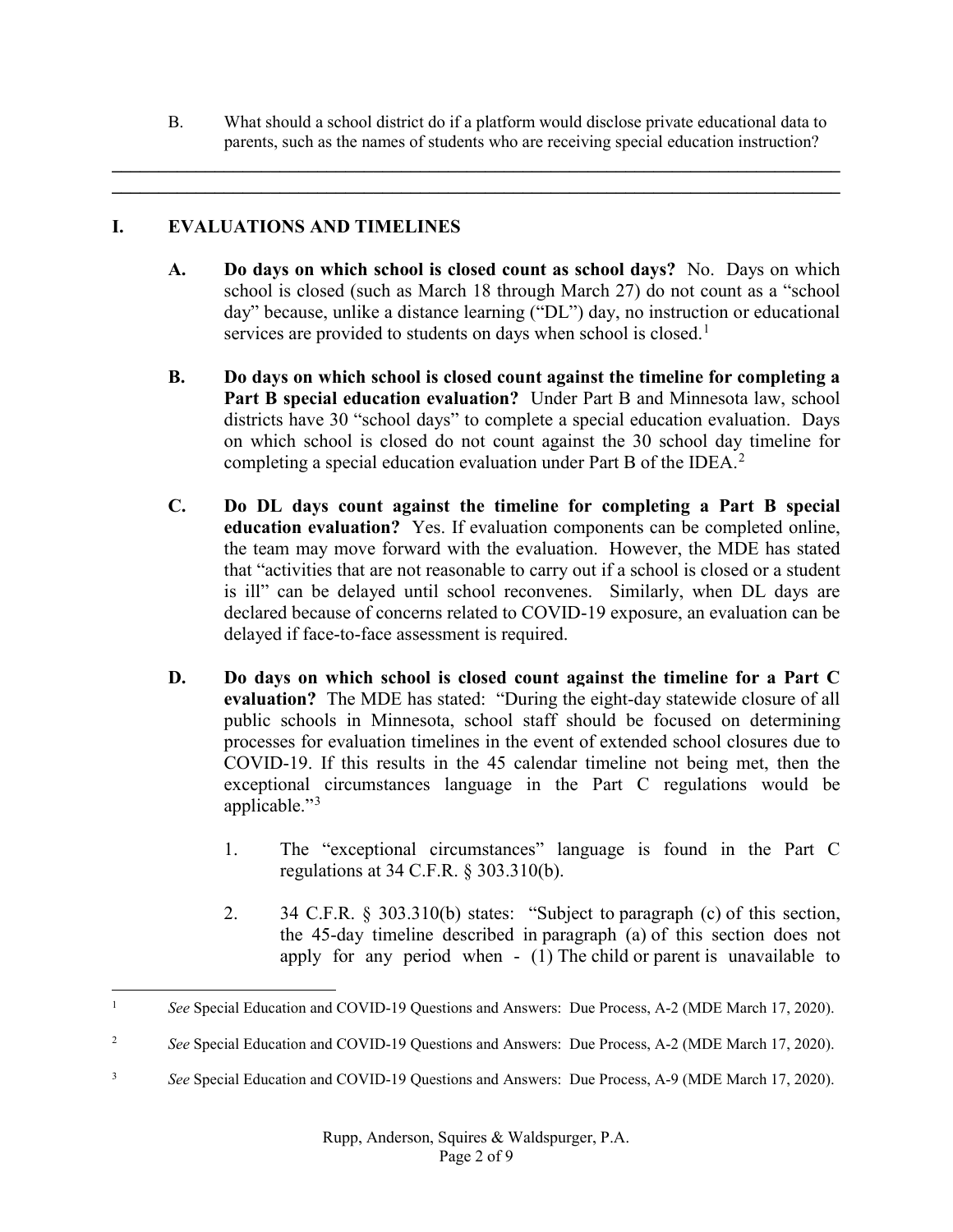complete the screening (if applicable), the initial evaluation, the initial assessments of the [child](https://www.law.cornell.edu/definitions/index.php?width=840&height=800&iframe=true&def_id=8e2e3a85ecc12e1b1dcb019a9c0ca35f&term_occur=999&term_src=Title:34:Subtitle:B:Chapter:III:Part:303:Subpart:D:Subjgrp:115:303.310) and family, or the initial IFSP meeting due to exceptional family circumstances that are documented in the [child'](https://www.law.cornell.edu/definitions/index.php?width=840&height=800&iframe=true&def_id=8e2e3a85ecc12e1b1dcb019a9c0ca35f&term_occur=999&term_src=Title:34:Subtitle:B:Chapter:III:Part:303:Subpart:D:Subjgrp:115:303.310)s [early](https://www.law.cornell.edu/definitions/index.php?width=840&height=800&iframe=true&def_id=967681b65138bafc84ea1db8390eb0df&term_occur=999&term_src=Title:34:Subtitle:B:Chapter:III:Part:303:Subpart:D:Subjgrp:115:303.310)  [intervention records.](https://www.law.cornell.edu/definitions/index.php?width=840&height=800&iframe=true&def_id=967681b65138bafc84ea1db8390eb0df&term_occur=999&term_src=Title:34:Subtitle:B:Chapter:III:Part:303:Subpart:D:Subjgrp:115:303.310)"

**E. Do school closure days or DL days impact when an annual IEP or triennial reevaluation is due?** As a general rule, the answer is no. Timelines for annual reviews and triennial evaluations are based on calendar days and generally will not be extended because of school closures or distance learning. With that said, if a district is unable to meet a timeline because of a COVID-19 related concern, the district should use a statement such as: "The annual IEP was not able to be held within the mandatory timeline due to the COVID-19 pandemic."

# **II. SPECIAL EDUCATION SERVICES**

- **A. Are special education students entitled to services when school is "closed"?**  On days when the school district or governor has "closed" school, and thus general education students are not receiving educational services, the school district is not required to provide services to special education students. Days on which schools are "closed" must be distinguished from days that are designated as DL days.
- **B. Are special education students entitled to receive services on DL days?**  Students with disabilities are entitled to receive FAPE on DL days. But FAPE may look very different on DL days *if* the District has amended the IEP to reflect different services on DL days.
- **C. Are school districts required to amend IEPs to reflect a change of services on DL days?** For all practical purposes, the answer is yes. The Office of Special Education Programs ("OSEP") has stated that "IEP teams may, but are not required to, include distance learning plans in an IEP that could be trigged and implemented during a . . . COVID-19 outbreak."[4](#page-2-0) However, if a school district does not amend a student's IEP to reflect a change of services on DL days, the district must implement the IEP to the "greatest extent possible" on DL days. This will be impossible in most cases. Accordingly, the MDE has stated that "IEPs may need to be reviewed and amended during the school planning period [March 18 through March 27] as districts move to distance learning instruction on March 30."<sup>[5](#page-2-1)</sup> In other words, if a school district plans to provide a significantly different type and quantity of services on DL days, the district must modify the IEP to reflect the changes.

<span id="page-2-0"></span>See Q&A Providing Services to Children with Disabilities During the Coronavirus Disease 2019 Outbreak, at A-5 (OSEP March 2020).

<span id="page-2-1"></span><sup>5</sup> *See* Special Education and COVID-19 Questions and Answers: Special Education Instruction, Services and Programming (MDE March 17, 2020).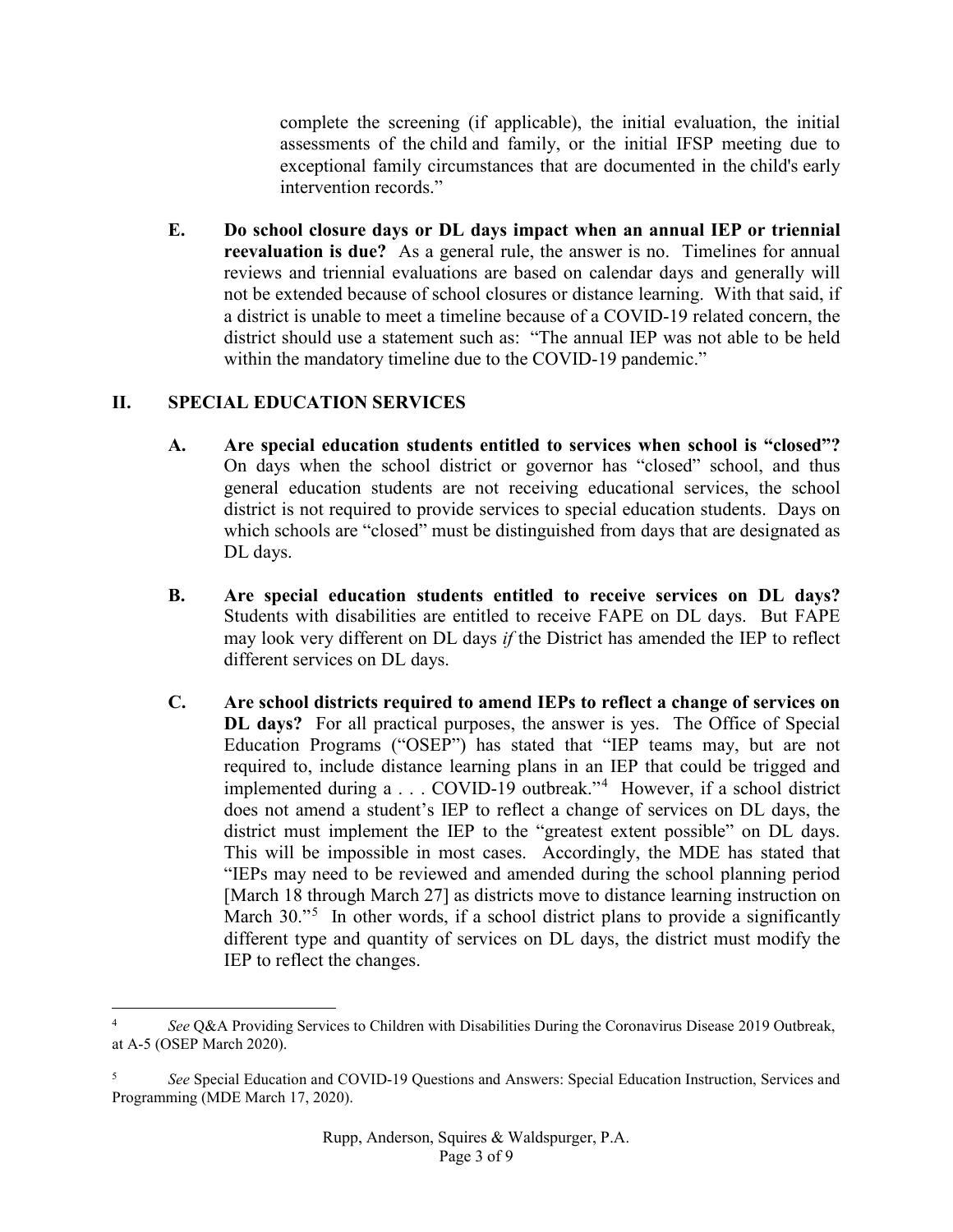- **D. Are there circumstances in which a school district will not need to amend an IEP to reflect the provision of services on DL days?** Yes, a school district does not need to amend an IEP if the district can implement the IEP, as written, on a DL day. For example, if a student receives only 30 minutes of SLD direct service per week in the area of math and the district can deliver that service through its DL plan, no change to the IEP is necessary to reflect the change in delivery or setting. To this point, during a March 12, 2020 webinar, OSEP stated that school districts were not required to amend IEPs if the only change was the provision of distance learning for all students (meaning the only thing that is changing is the manner in which the service is being delivered).
- **E. If a school district amends an IEP to reflect a change of special education services on DL days, what might the services look like?** The MDE has stated that if a school district amends the services in an IEP, the services may consist of the special education teacher connecting daily over the phone with the parent or student on the activities provided for special education services and also a checkin on how things are going with the general education instruction or work. [6](#page-3-0) Such services may also include the use of virtual or online learning, paper packets or worksheets, electronic or paper textbooks, telephone instruction, tele-therapy for mental health services, tele-services for speech and language services, online resources, instruction via the school's learning management system, and other curriculum-based instructional activities.
- **F. If a school district amends an IEP to reflect a change of special education services on DL days, what services are prohibited?** The MDE has stated that school districts may *not* provide face-to-face instruction on DL days and may not send any staff member to a student's home. The MDE has also stated that a school district may not bus any students to an alternate location to receive face-toface instruction on a DL day. To reiterate, "the distance learning plan cannot include having a staff member or direct service provider being physically in the same location for the provision of specialized instruction or related services."[7](#page-3-1)
- **G. May a school district document the amendment to the IEP on an addendum?**  Yes. School districts may use an addendum to document the special education and related services that will be delivered on  $DL$  days.<sup>[8](#page-3-2)</sup> The document should be

<span id="page-3-0"></span> <sup>6</sup> *See* Special Education and COVID-19 Questions and Answers: Special Education Instruction, Services and Programming (MDE March 17, 2020).

<span id="page-3-1"></span><sup>7</sup> *See* Special Education and COVID-19 Questions and Answers: Due Process, at A-7 (MDE March 17, 2020).

<span id="page-3-2"></span><sup>8</sup> As stated in Section III.A., the MDE has stated that IEPs may be amended without holding an IEP team meeting in accordance with 34 C.F.R. § 300.324(a)(4)(i). A corresponding provision, 34 C.F.R. § 300.324(a)(6) states: "Changes to the IEP may be made either by the entire IEP Team at an IEP Team meeting, or as provided in paragraph (a)(4) of this section, by amending the IEP rather than by redrafting the entire IEP. Upon request, a parent must be provided with a revised copy of the IEP with the amendments incorporated."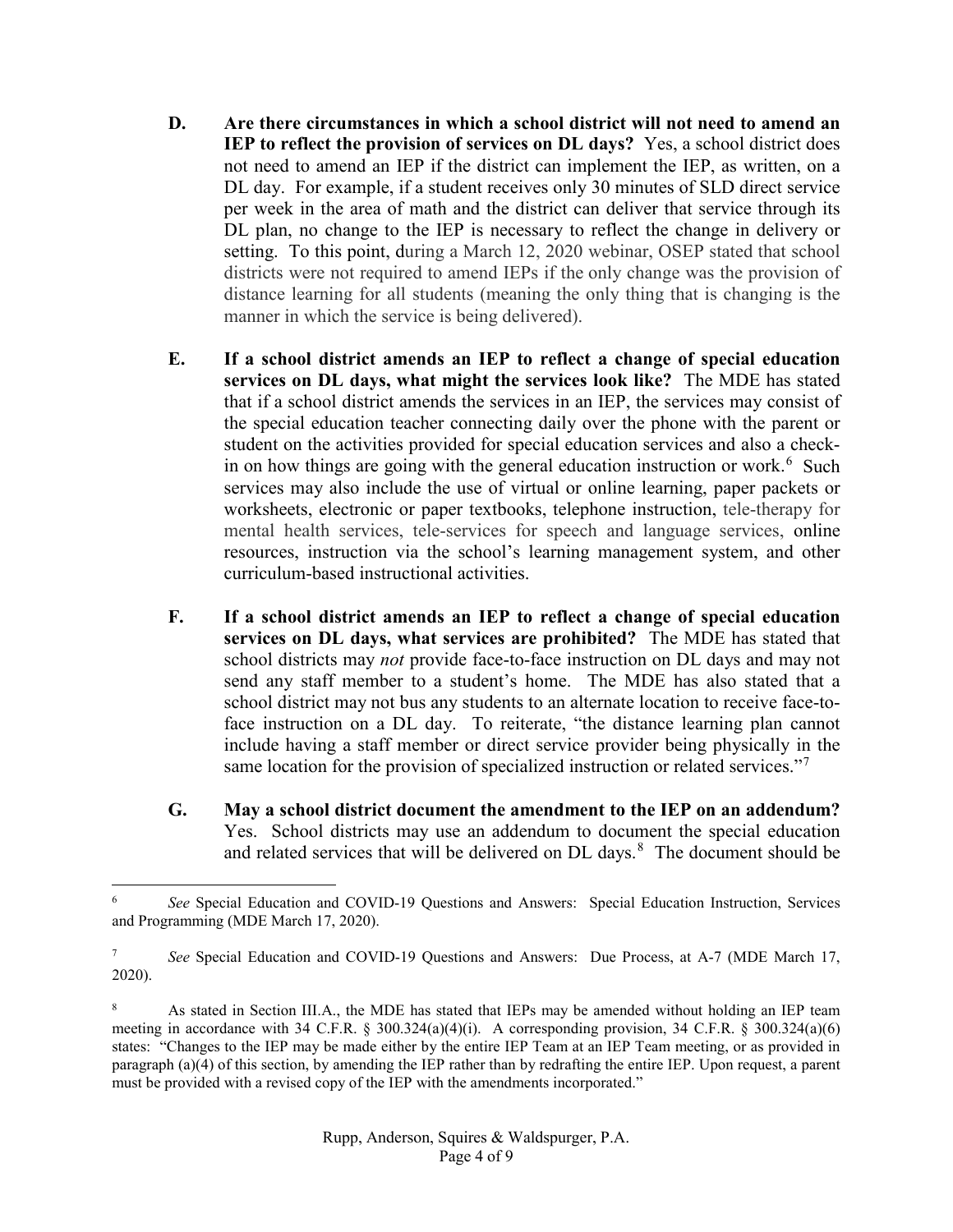simple, easy for parents to understand, and written in a way that gives school districts flexibility in how they will deliver the services. The addendum should be analogous to the modifications a school district makes when a student receives homebound services, with the exception that no in-person services may be provided. You should include the type of service, frequency of the service, general description of the setting in which the services will be delivered, and when the services will be implemented. Districts should also consider stating whether specific goals will or will not be worked on, analogous to ESY. For example:

| <b>Addendum: Services Provided on Distance Learning Days</b> |  |  |  |
|--------------------------------------------------------------|--|--|--|
|                                                              |  |  |  |

| Type of service:      | Speech/language                                                                                              |  |  |
|-----------------------|--------------------------------------------------------------------------------------------------------------|--|--|
| Frequency of service: | Average of X minutes per week                                                                                |  |  |
| IEP Goal Addressed:   | Goal 2                                                                                                       |  |  |
| Setting:              | Instructional phone calls, online/virtual<br>instruction, curriculum-based activities.                       |  |  |
| Start/end             | On school days designated as distance<br>learning days. Currently anticipated to<br>begin on March 30, 2020. |  |  |
| Accommodations:       | [List those applicable to DL]                                                                                |  |  |

## **III. IEP AMENDMENTS AND IEP MEETINGS**

- **A. Are school districts required to hold an IEP meeting in order to reflect the services provided on DL days?** Yes, unless the parent agrees not to convene an IEP meeting for the purposes of making the changes. The MDE has stated that IEPs may be amended without holding an IEP team meeting in accordance with 34 C.F.R. § 300.324(a)(4)(i).<sup>[9](#page-4-0)</sup> The regulation at 34 C.F.R. § 300.324(a)(4)(i) states: "In making changes to a child's IEP after the annual IEP Team meeting for a school year, the parent of a child with a disability and the public agency may agree not to convene an IEP Team meeting for the purposes of making those changes, and instead may develop a written document to amend or modify the child's current IEP."
	- 1. **Document parent agreement.** School districts that utilize this option should document the parent's agreement in writing. In addition if changes are made to the IEP without a meeting, the school district must ensure that the IEP team is informed of the changes.

<span id="page-4-0"></span> <sup>9</sup> *See* Special Education and COVID-19 Questions and Answers: Due Process, at A-4 (MDE March 17, 2020).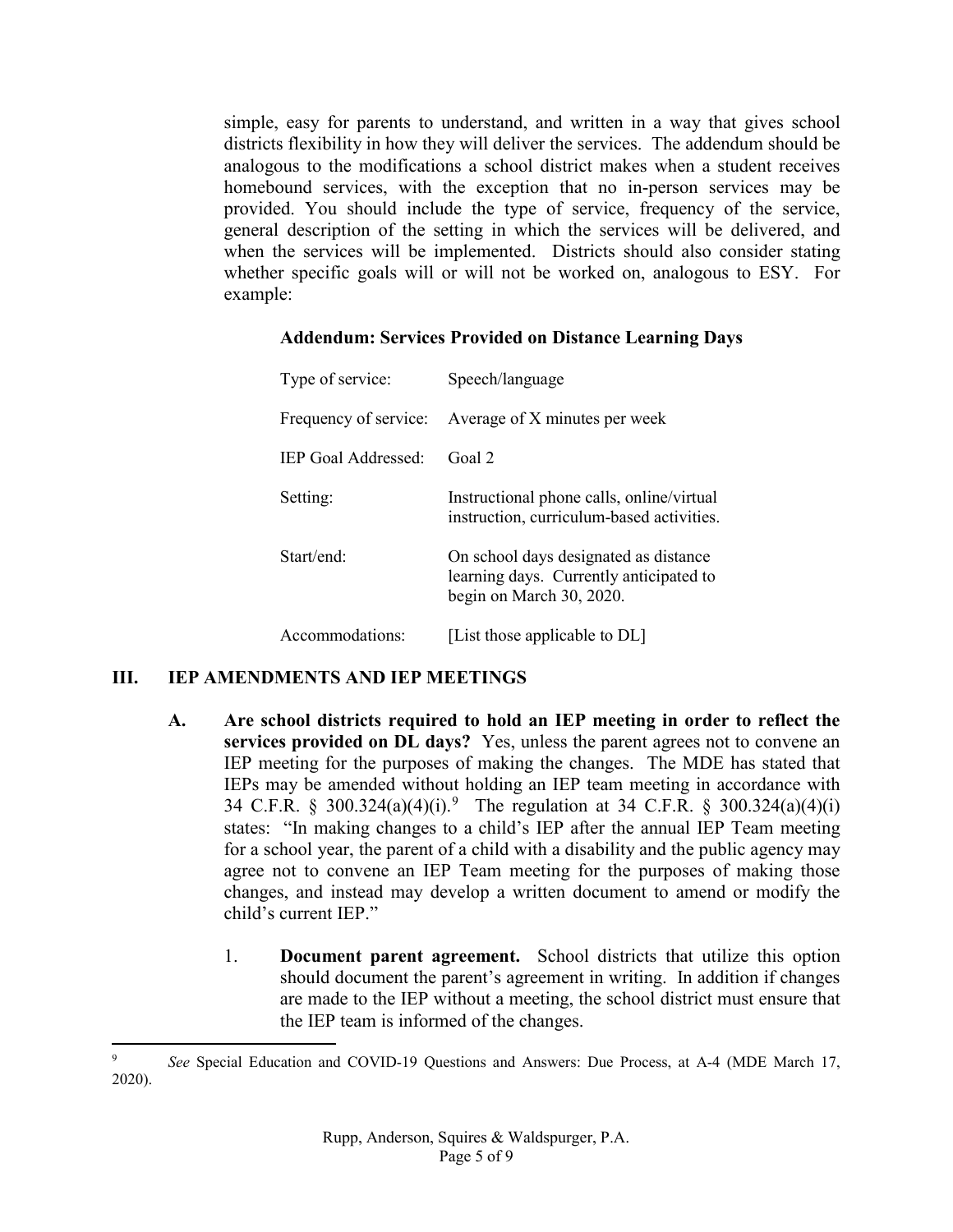- 2. **MDE's Expectations.** The MDE has repeatedly stated that "IEPs may need to be reviewed and amended during the school planning period [March 18 through March 27] as districts move to distance learning instruction on March 30."<sup>10</sup> However, the MDE has also stated that "school staff should postpone IEP team meetings scheduled during that eight-day planning period." Thus, the MDE expects school districts to use the "planning period" from March 18 to March 27 to seek parental permission (a) to amend IEPs without a meeting and (b) to propose an amendment to the IEP to reflect the services that will be provided on DL days.
- **B. What options are available if the parent refuses to waive the right to have an IEP meeting before changes are made to the IEP?** The MDE has stated that each school district's DL plan "should address how the school will conduct IEP team meetings virtually in the event of an extended statewide school closure due to COVID-19."[11](#page-5-1) The District may attempt to convene a virtual IEP meeting, or a meeting by telephone conference call. Alternatively or in addition, the District may ask the parent to agree, in writing, to excuse members of the IEP team. To this end, the federal regulation at 34 C.F.R. § 300.321(e) states:
	- 1. A member of the IEP Team . . . is not required to attend an IEP Team meeting, in whole or in part, if the parent of a child with a disability and the public agency agree, in writing, that the attendance of the member is not necessary because the member's area of the curriculum or related services is not being modified or discussed in the meeting.
	- 2. A member of the IEP Team . . . may be excused from attending an IEP Team meeting, in whole or in part, when the meeting involves a modification to or discussion of the member's area of the curriculum or related services, if[—\(i\)](https://sites.ed.gov/idea/regs/b/d/300.321/e/2/i) The parent, in writing, and the public agency consent to the excusal; and [\(ii\)](https://sites.ed.gov/idea/regs/b/d/300.321/e/2/ii) The member submits, in writing to the parent and the IEP Team, input into the development of the IEP prior to the meeting.
- **C. Should the IEP manager contact parents before sending a proposed amendment to the IEP and a form for the parent to waive a meeting?** Yes, for several reasons. First, without contacting the parent, the IEP manager will not know what resources the student has available for receiving DL instruction. Second, the district is far more likely to obtain agreement from parents if the

<span id="page-5-0"></span><sup>&</sup>lt;sup>10</sup> *See* Special Education and COVID-19 Questions and Answers: Special Education Instruction, Services and Programming, at A-7(a) & A-7(b) (MDE March 17, 2020).

<span id="page-5-1"></span><sup>11</sup> *See* Special Education and COVID-19 Questions and Answers: Due Process, at A-3 (MDE March 17, 2020).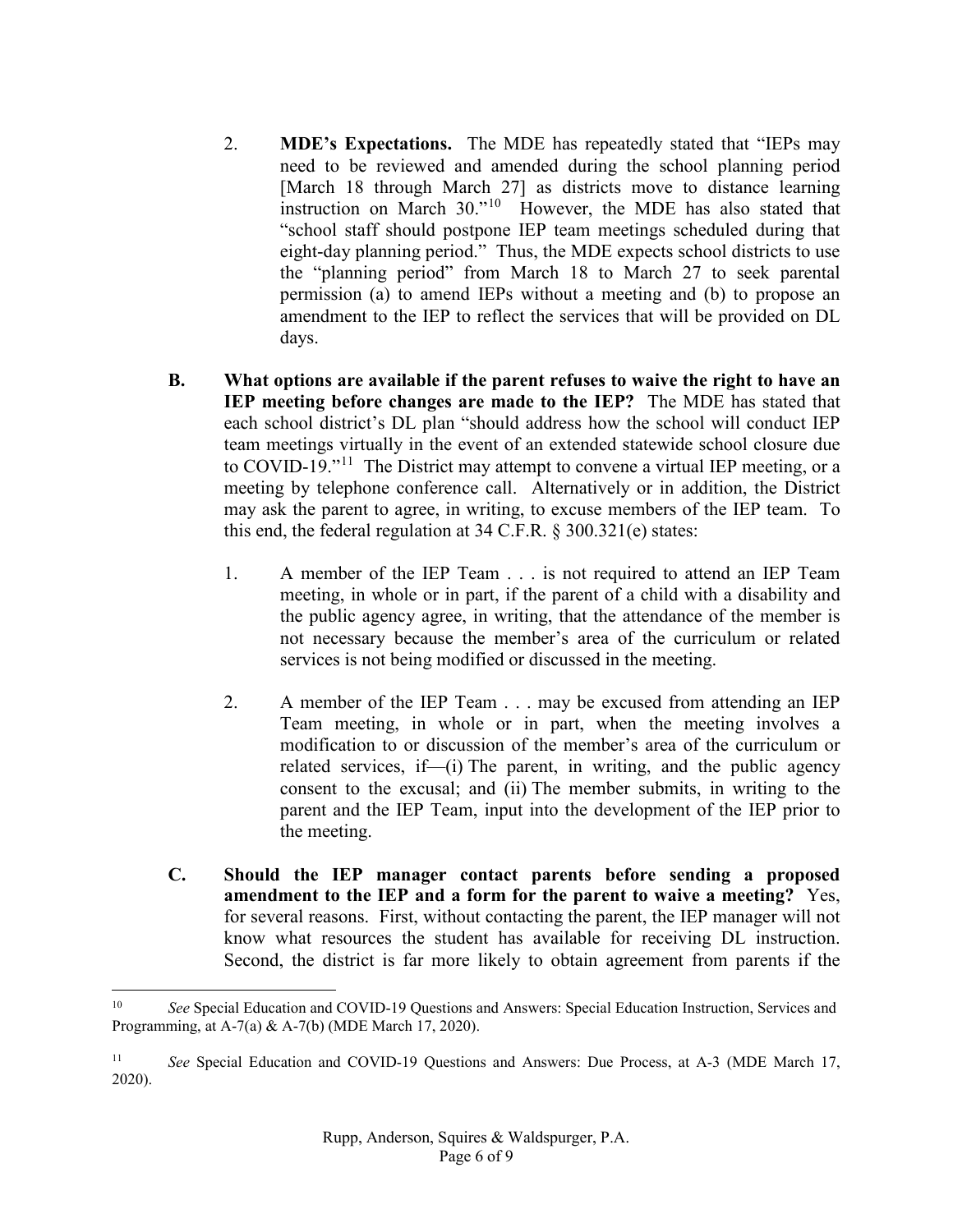situation is explained in a phone call. Third, the MDE has stated that each school district's DL planning should include a process to communicate with parents and guardians regarding their child's services to ensure that students with disabilities have equal access to DL.

- **D. Are school districts required to send prior written notice to parents describing the amendment to the IEP that will be triggered on school days that are designated as DL days?** Yes. Nothing in the law allows a school district to amend an IEP without providing PWN of the proposed changes and giving the parent an opportunity to consent or object.
- **E. May the PWN that is sent regarding DL be fairly general?** Yes, given that we are operating in an emergency pandemic situation, we believe that the MDE and U.S. Department of Education would agree that school districts may use more general PWN language, provided that changes are made as necessary for unusual situations. The following is sample language for a PWN:

**Proposed Action:** Consistent with guidance from the U.S. Department of Education and the Governor of Minnesota, the District is proposing to modify your child's IEP to indicate the type and quantity of special education services, related services, and accommodations that your child will receive on days that are designated as distance learning days. The specific changes are documented on the attached IEP addendum.

**Reason for Proposed Action:** The District is proposing these changes so your child can continue to receive a free appropriate public education on school days that are designated as distance learning days. The regular services, supports, and accommodations listed on your child's IEP will resume when faceto-face instruction in schools is reinstated.

**Basis for Proposed Action:** In proposing these changes to your child's IEP, the District considered your child's current IEP, most recent evaluation report, and input from staff members who work with your child. The District also considered guidance from the U.S. Department of Education, the Minnesota Department of Education, and the Minnesota Governor.

**Other Options Considered:** Based on the emergency nature of a pandemic and the direction from the federal and state government, no other options were considered.

**Other Relevant Factors:** The District considered the instructional options that are available through a distance learning model.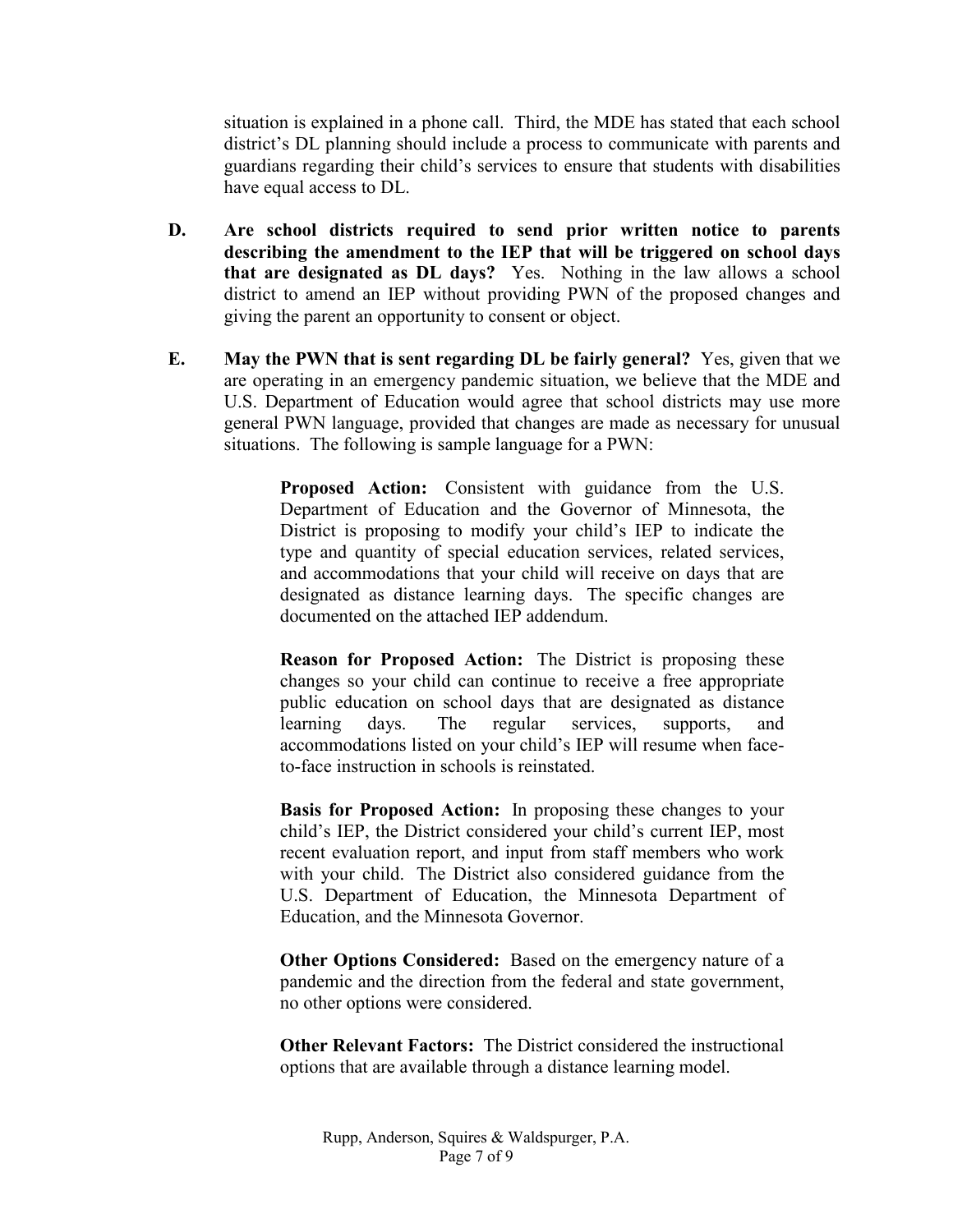- **F. May school districts accept an electronic signature or email from a parent giving permission to implement the amendment to the IEP that will take effect on DL days?** Yes. The MDE has stated that if a school district amends a student's IEP, the district may accept an electronic signature or an email from a parent confirming consent to the amendments. According to the MDE, "This will expedite the amendment process to ensure that the amended IEPs are in place by March 30, 2020."<sup>[12](#page-7-0)</sup>
- **G. What happens if the parent refuses to provide consent?** School districts may offer alternative dispute resolution, such as a conciliation conference, in an effort to resolve the disagreement. The full team does not need to participate. The Director of Special Education or a Supervisor is sufficient, and the conciliation conference may be held by phone. If the parent continues to refuse consent, the District should send a stand ready to serve notice.
- **H. What happens if a school district does not have consent to implement an amended IEP on March 30, 2020?** When DL begins on March 30, 2020, fourteen days will not have passed between the time school districts send PWNs and the date the amended IEP services would begin. If a parent has not provided affirmative consent to implement the amended IEP, the IEP manager should follow up with the parent to ensure the parent does not have questions about the amendment. If the school district does not have consent in writing, it must implement the existing IEP to the "greatest extent possible" until fourteen days have passed or the district receives consent
- **I. What happens if a school district is unable to make DL services available to a special education student?** The school should consider providing compensatory education once in-person attendance is expected. The District can and should discuss this with the parent. However, districts should distinguish between situations in which they are unable to make services available and situations in which a parent or student is not available at the time when a teacher attempts to make contact during a DL day.

# **IV. DATA PRIVACY AND SECURITY OF ELECTRONIC PLATFORM**

**A. Does the platform for DL (e.g. zoom, Skype, blink, etc.) need to comply with the Health Insurance Portability and Accountability Act ("HIPAA")?** No. The MDE has stated that in the school setting, FERPA, rather than the HIPAA privacy rule, applies to student information and student privacy. This includes information maintained by health-related service providers such as speechlanguage pathologists and occupational therapists when they are working for or on behalf of the school to provide services to students.

<span id="page-7-0"></span><sup>&</sup>lt;sup>12</sup> *See Special Education and COVID-19 Questions and Answers: Due Process, at A-5 (MDE March 17, 12)* 2020).